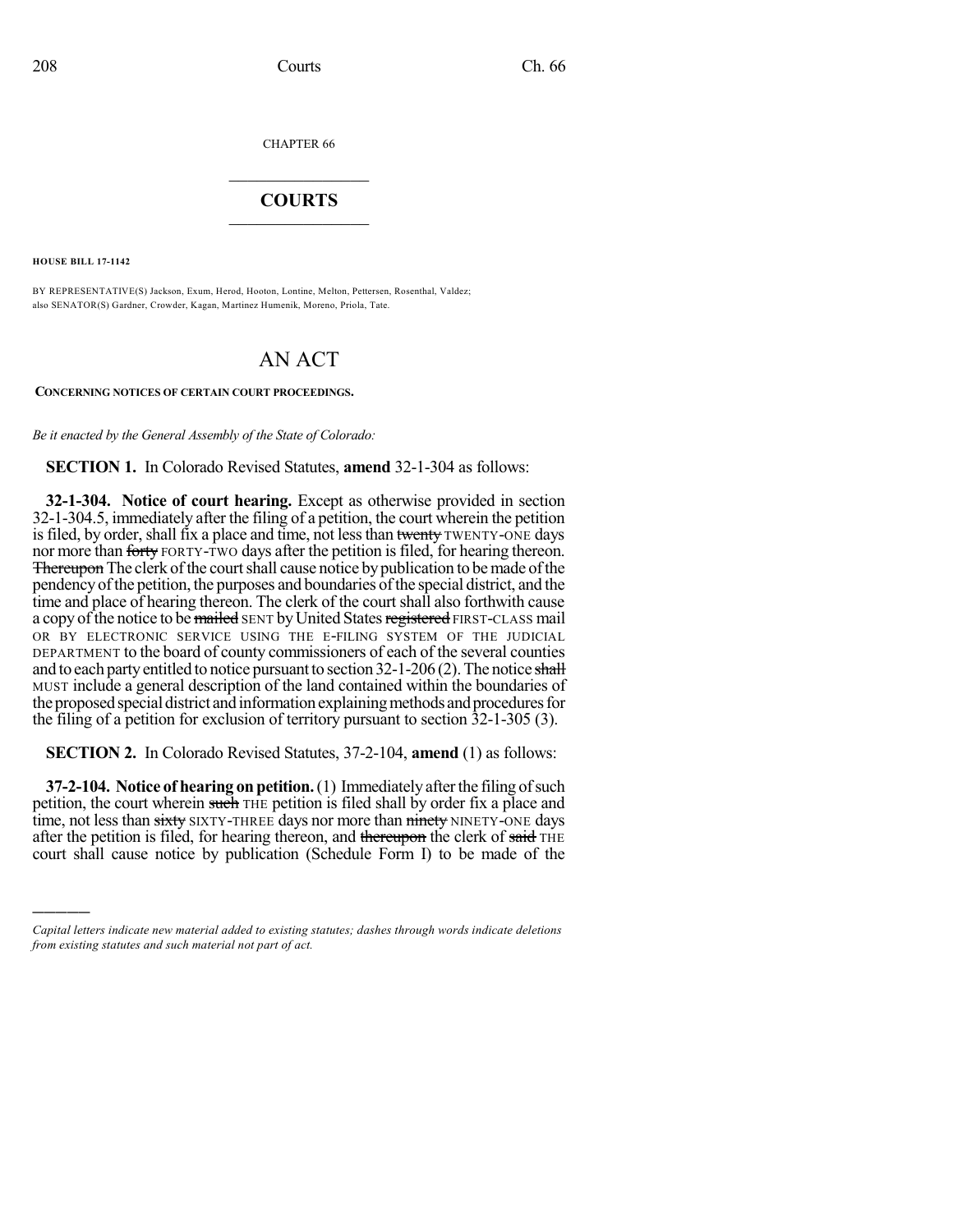## Ch. 66 Courts 209

pendency of the petition and of the time and place of the hearing thereon. The clerk of said THE court shall also forthwith cause a copy of said notice to be mailed SENT by registered UNITED STATES FIRST-CLASS mail OR BY ELECTRONIC SERVICE USING THE E-FILING SYSTEM OF THE JUDICIAL DEPARTMENT to the board of county commissioners of each of the several counties having territory within the proposed district.

**SECTION 3.** In Colorado Revised Statutes, 37-46-113, **amend** (1) as follows:

**37-46-113. Notice of hearing on petition.** (1) Immediately after the filing of a petition created pursuant to section  $37-46-112$ , the court, by order, shall fix a place and time, not less than sixty SIXTY-THREE days nor more than ninety NINETY-ONE days after the petition is filed, for a hearing on the petition, and the clerk of the court shall provide notice by publication, which may be substantially the same as provided in section 37-8-101, of the petition and of the time and place of the hearing on the petition. The clerk of the court shall also mail SEND the notice by United States registered FIRST-CLASS mail OR BY ELECTRONIC SERVICE USING THE E-FILING SYSTEM OF THE JUDICIAL DEPARTMENT to the board of county commissioners of each of the counties having territory within the proposed subdistrict and, if the petition is filed by landowners, and not by the board of directors, to the board of directors of the district.

**SECTION 4.** In Colorado Revised Statutes, 37-48-124, **amend** (1) as follows:

**37-48-124. Time and place of hearing on petition.** (1) Immediately after the filing of such petition, the court wherein such THE petition is filed, by order, shall fix a place and time, not less than sixty SIXTY-THREE days nor more than ninety NINETY-ONE days after the petition is filed, for hearing thereon, and thereupon the clerk of said court shall cause notice by publication, which may be substantially the same as provided in section 37-8-101, to be made of the pendency of the petition and of the time and place of the hearing thereon. The clerk of said THE court shall also forthwith cause a copy of said notice to be mailed SENT by United States registered FIRST-CLASS mail OR BY ELECTRONIC SERVICE USING THE E-FILING SYSTEM OF THE JUDICIAL DEPARTMENT to the board of county commissioners of each of the several counties having territory within the proposed subdistrict and to the board of directors of said THE district in the event that said IF THE petition is filed by the landowners.

**SECTION 5.** In Colorado Revised Statutes, 14-10-107, **amend** (4)(a) as follows:

**14-10-107. Commencement - pleadings - abolition of existing defenses automatic, temporary injunction - enforcement.** (4) (a) Upon the commencement of a proceeding by one of the parties, or by a legal guardian or conservator of one of the parties, the other party shall be personally served in the manner provided by the Colorado rules of civil procedure, and he or she may file a response in accordance with such rules; except that, upon motion verified by the oath of the party commencing the proceeding or of someone in his or her behalf for an order of publication stating the facts authorizing such service, and showing the efforts, if any, that have been made to obtain personalservice within thisstate, and giving the address or last-known address of each person to be served orstating that his or her address and last-known address are unknown, the court shall hear the